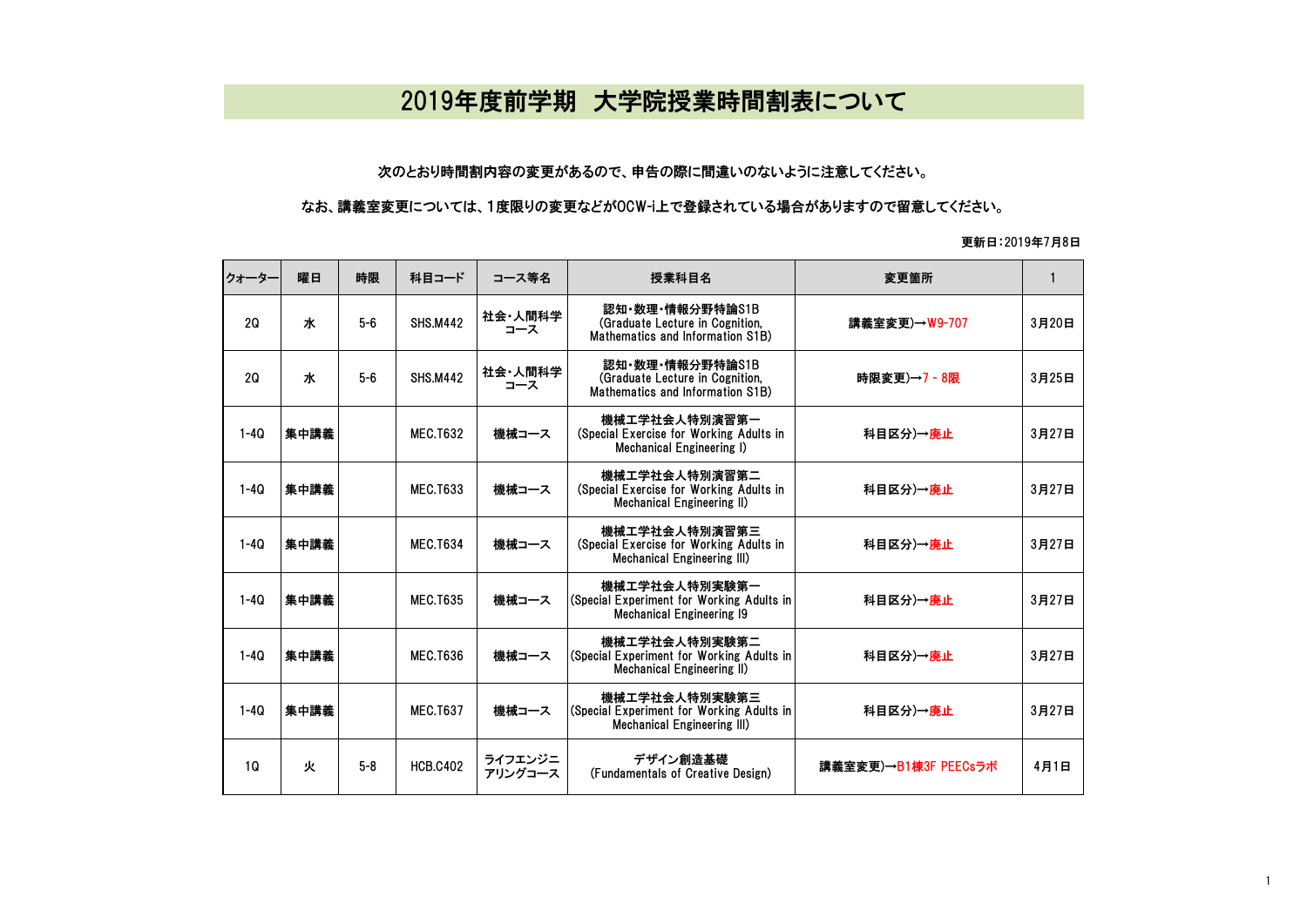| クォーター     | 曜日   | 時限      | 科目コード           | コース等名   | 授業科目名                                                                                                                            | 変更箇所                                                                                                         | $\mathbf{1}$ |
|-----------|------|---------|-----------------|---------|----------------------------------------------------------------------------------------------------------------------------------|--------------------------------------------------------------------------------------------------------------|--------------|
| 20        | 集中講義 | $1 - 6$ | <b>ICT.S403</b> | 情報通信コース | 多次元情報処理<br>(Multidimensional Information Processing)                                                                             | 日程決定)→8/19・20・21・9/18・19<br>講義室)→S322                                                                        | 4月3日         |
| <b>1Q</b> | 集中講義 |         | LAC.A621-01     | キャリア科目  | ALP研修基礎【A】<br>(ALP Introduction [A])                                                                                             | 日程等決定)→4/15 5-7限 S512-S516<br>4/22 5-8限 S512-S516<br>5/9 5-8限 S512-S516<br>5/30 5-8限<br>S512-S516            | 4月3日         |
| 1Q        | 集中講義 |         | LAC.M531-01     | キャリア科目  | プレALP研修【A】<br>(Pre ALP Practice[A])                                                                                              | 日程等決定)→4/15 5-7限 S512-S516<br>4/22 5-8限 S512-S516<br>5/9 5-8限 S512-S516<br>S512-S516<br>5/30 5-8限            | 4月3日         |
| 10        | 集中講義 |         | LAC.A631-01     | キャリア科目  | ALP研修 ((ティーチング)【A】<br>(ALP Practice I (Teaching Practice)[A])                                                                    | 日程等決定)→4/17 5-10限 S511                                                                                       | 4月3日         |
| 10        | 集中講義 |         | LAC.A644        | キャリア科目  | ALP発展研修 IV<br>(ALP Advanced Practice IV)                                                                                         | 日程等決定)<br>$\rightarrow$ 4/27 3-9限 S515<br>5/11 3-10限 S515                                                    | 4月3日         |
| 1Q        | 集中講義 |         | LAC.P622        | キャリア科目  | PLP研修基礎<br>(PLP Introduction)                                                                                                    | 日程等決定)→5/17 5-9限 W351<br>5/24 5-9限 W351<br>5/31 5-10限 W351                                                   | 4月3日         |
| 20        | 集中講義 |         | LAC.C603-01     | キャリア科目  | キャリア、パーソナリティ、ライフスタイルの<br>バランス戦略【B】<br>(Strategies for Balancing Career,<br>Personality and Lifestyle [B])                        | 日程等決定)→6/24 2-8限 W531<br>6/25 5-8限 S222<br>6/27 5-8限 H121                                                    | 4月3日         |
| 20        | 集中講義 |         | LAC.M403-01     | キャリア科目  | キャリア、パーソナリティ、ライフスタイルの<br>バランス戦略(修士) 【B】<br>(Strategies for Balancing Career,<br>Personality and Lifestyle (Master Course)<br>(B) | 日程等決定)→6/24 2-8限 W531<br>6/25 5-8限 S222<br>6/27 5-8限 H121                                                    | 4月3日         |
| 20        | 集中講義 |         | LAC.A643        | キャリア科目  | ALP発展研修 III<br>(ALP Advanced Practice III)                                                                                       | 日程等決定)→6/13 5-7限 S323<br>6/24 5-10限 S323<br>7/4 5-10限 S323                                                   | 4月3日         |
| 2Q        | 集中講義 |         | LAC.M531-02     | キャリア科目  | プレALP研修【B】<br>(Pre ALP Practice[B])                                                                                              | 日程等決定)→6/20 5-7限 J233-J234<br>7/2 5-8限 J233-J234<br>7/30 5-8限<br>J233-J234<br>8/2 5-8限<br>$J233 - J234$      | 4月3日         |
| 20        | 集中講義 |         | LAC.A621-02     | キャリア科目  | ALP研修基礎【B】<br>(ALP Introduction[B])                                                                                              | 日程等決定)→6/20 5-7限 J233-J234<br>J233-J234<br>7/2 5-8限<br>J233-J234<br>7/30 5-8限<br>$J233 - J234$<br>$8/2$ 5-8限 | 4月3日         |
| 20        | 集中講義 |         | LAC.A631-02     | キャリア科目  | ALP研修 (ティーチング)【B】<br>ALP Practice I (Teaching Practice[B])                                                                       | 日程等決定)→6/24 5-10限 J231                                                                                       | 4月3日         |
|           |      |         |                 |         |                                                                                                                                  |                                                                                                              |              |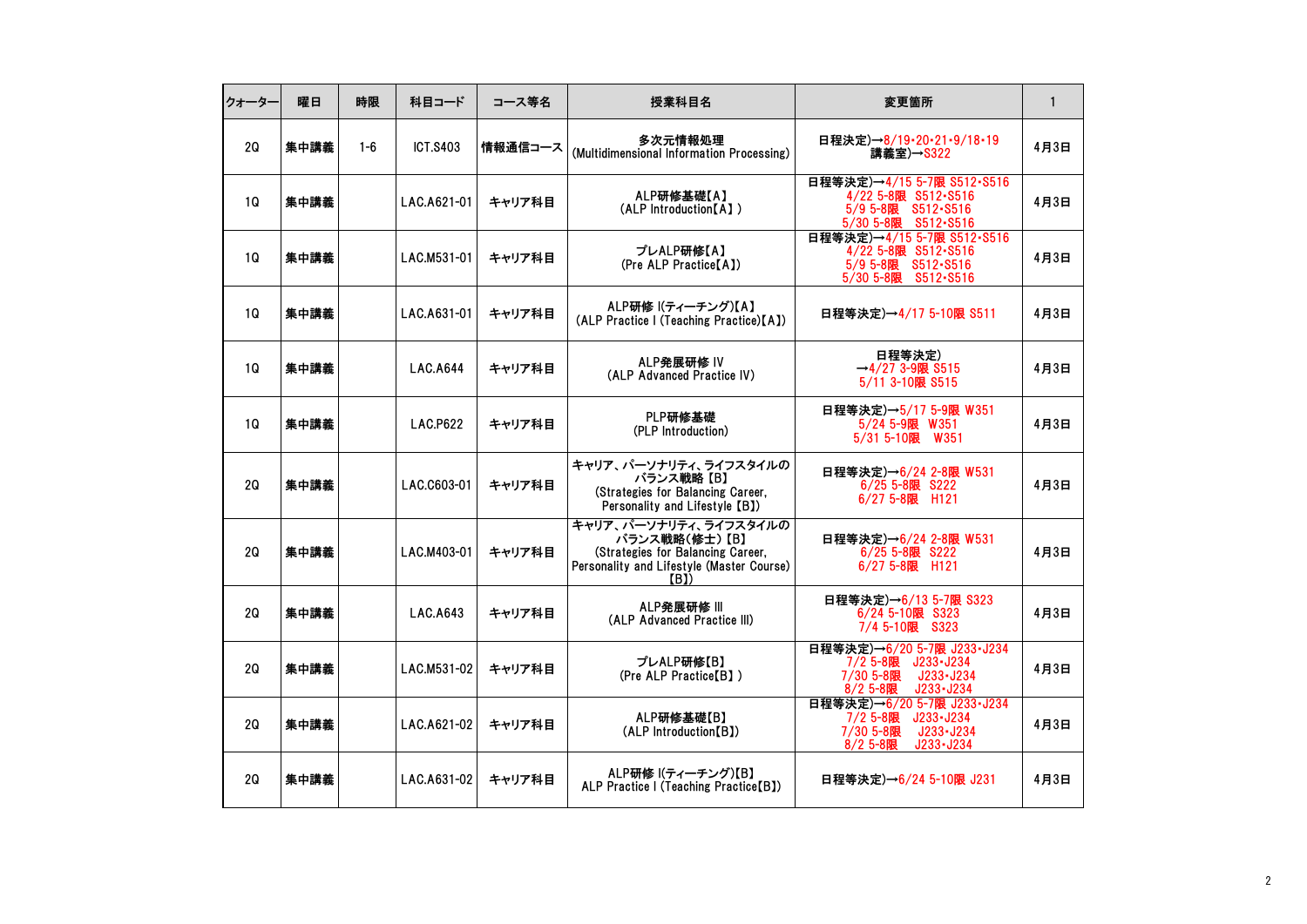| クォーター  | 曜日         | 時限               | 科目コード           | コース等名                                       | 授業科目名                                                          | 変更箇所                                                                                                       | $\mathbf{1}$ |
|--------|------------|------------------|-----------------|---------------------------------------------|----------------------------------------------------------------|------------------------------------------------------------------------------------------------------------|--------------|
| 2Q     | 集中講義       |                  | <b>LAC.A645</b> | キャリア科目                                      | ALP発展研修 V<br>(ALP Advanced Practice V)                         | 日程等決定)→7/11 5-9限 J232<br>7/18 5-9限 J232<br>7/25 5-9限 J232                                                  | 4月3日         |
| 20     | 集中講義       |                  | LAC.P642        | キャリア科目                                      | PLP発展研修<br>(PLP Advanced Practice)                             | 日程等決定)→6/29 13:00-18:00→J232·<br>$J233 - J234$<br>7/12 10:00-18:00→企業訪問<br>7/27 13:00-18:00→J232-J233-J234 | 4月3日         |
| 1Q     | 木          | $3 - 4$          | LAC.M413-01     | キャリア科目                                      | 修士キャリアデザイン演習【A1】<br>(Master's Career Design Practice [A1])     | GA追記)→COM                                                                                                  | 4月3日         |
| 10     | 木          | $7 - 8$          | LAC.M413-02     | キャリア科目                                      | 修士キャリアデザイン演習【A2】<br>(Master's Career Design Practice[A2])      | GA追記)→COM                                                                                                  | 4月3日         |
| 2Q     | 木          | $3 - 4$          | LAC.M413-03     | キャリア科目                                      | 修士キャリアデザイン演習【B1】<br>(Master's Career Design Practice [B1])     | GA追記)→COM                                                                                                  | 4月3日         |
| 2Q     | 木          | $7 - 8$          | LAC.M413-04     | キャリア科目                                      | 修士キャリアデザイン演習【B2】<br>(Master's Career Design Practice [B2])     | GA追記)→COM                                                                                                  | 4月3日         |
| $1-2Q$ | 集中講義       | $5-9$            | <b>ART.T454</b> | 知能情報コース                                     | 知能情報特別講義S<br>(Advanced Topics in Artificial Intelligence<br>S) | 日程等決定)→5/22-29 5-9限→W322<br>6/5•12 5-9限 →講義室未定<br>6/19-26 5-9限→H118                                        | 4月4日         |
| 1Q     | Tue<br>Wed | $1 - 2$<br>$5-6$ | LAJ.J413-01     | Japanese<br>language and<br>culture courses | Basic Japanese 3 [1QA]                                         | No lecture                                                                                                 | 4月4日         |
| 2Q     | Tue<br>Wed | $1 - 2$<br>$5-6$ | LAJ.J414-01     | Japanese<br>language and<br>culture courses | Basic Japanese 4 [2QA]                                         | No lecture                                                                                                 | 4月4日         |
| 10     | Tue<br>Wed | $1 - 2$<br>$5-6$ | LAJ.J411-04     | Japanese<br>language and<br>culture courses | Basic Japanese 1 [1QD]                                         | New class will be held                                                                                     | 4月4日         |
| 2Q     | Tue<br>Wed | $1 - 2$<br>$5-6$ | LAJ.J412-05     | Japanese<br>language and<br>culture courses | Basic Japanese 2 [2QD]                                         | New class will be held                                                                                     | 4月4日         |
| 1Q     | 木          | $7 - 8$          | <b>HCB.C541</b> | ライフエンジニ<br>アリングコース                          | 国際ライティング実践<br>(International Writing)                          | 講義室変更)→B224                                                                                                | 4月4日         |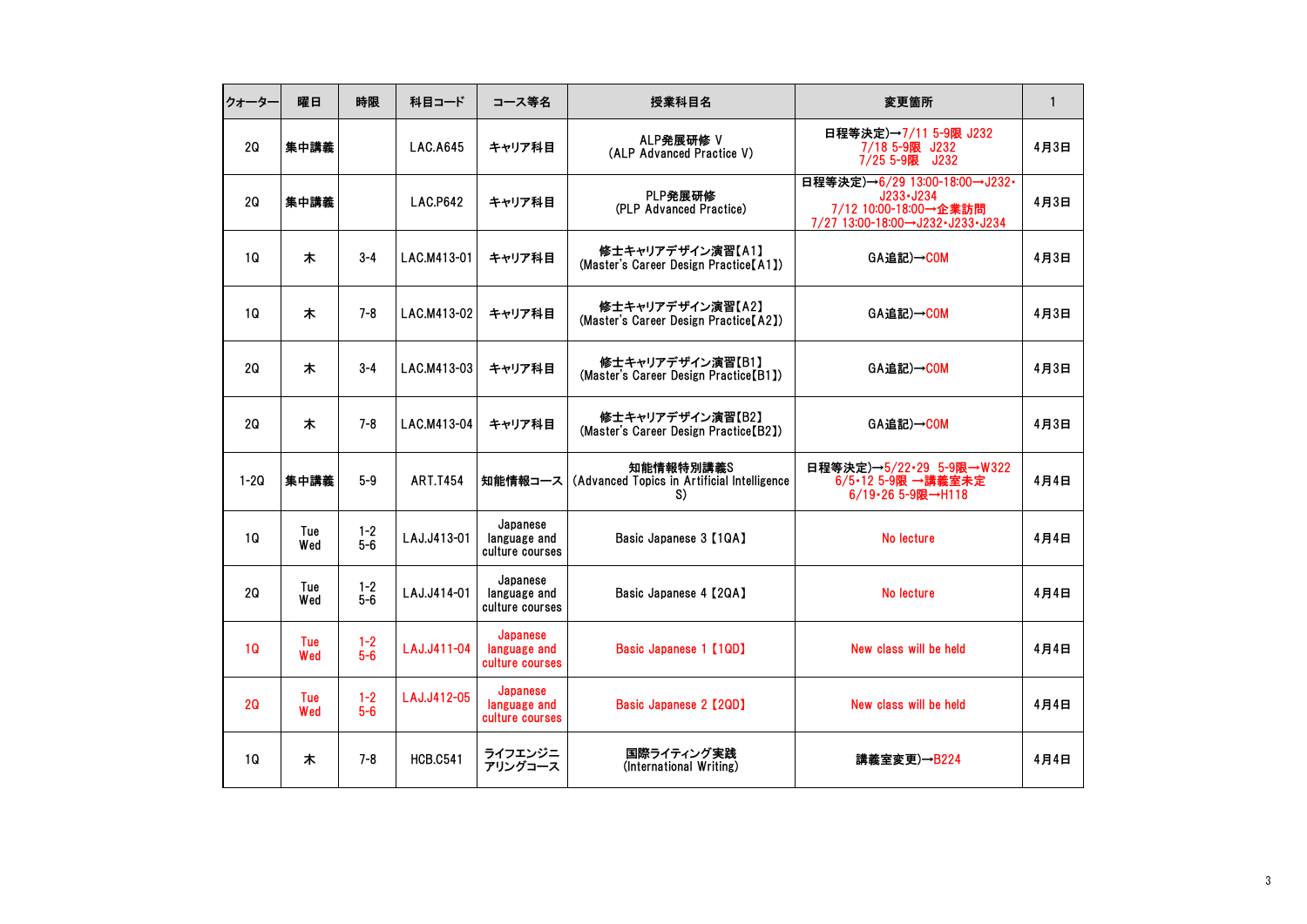| クォーター     | 曜日                  | 時限      | 科目コード           | コース等名                                                    | 授業科目名                                                            | 変更箇所                                                                               | $\mathbf{1}$ |
|-----------|---------------------|---------|-----------------|----------------------------------------------------------|------------------------------------------------------------------|------------------------------------------------------------------------------------|--------------|
| $1 - 2Q$  | 集中講義<br>(Intensive) | $7 - 8$ | XCO.T497        | 情報理工学院<br>(School of<br>Computing)                       | 情報理工学特別講義AO<br>(Advanced Topics in Computing AO)                 | 日程等決定)→詳細はHPの時間割を確認<br>Please look at the timetable on website<br>for more detail. | 4月8日         |
| <b>1Q</b> | 月                   | $3 - 4$ | <b>HCB.C411</b> | ライフエンジニ<br>アリングコース                                       | ライフエンジニアリング他分野専門基礎第<br>(Interdisciplinary Research Fundamentals) | 講義室変更)→G223                                                                        | 4月8日         |
| $1 - 2Q$  |                     |         | <b>CHM.A437</b> | 化学コース<br>(Chemistry)                                     | カレントケミストリー Ⅲ<br>(Current Chemistry III)                          | 開講区分変更)→休講<br>No lecture                                                           | 4月9日         |
| <b>1Q</b> | 火                   | $5 - 8$ | <b>CSC.T423</b> | 情報エ学コース                                                  | システム開発プロジェクト基礎第一<br>(Software Development Studio: Basic I)       | 講義室変更)→大岡山GSIC 3階 307号室<br>Ookayama GSIC Bldg., Room 307                           | 4月10日        |
| 1Q        | 火                   | $3 - 4$ | LAC.C601-01     | キャリア科目                                                   | 博士キャリアデザイン【A】<br>Doctoral Career Design [A]                      | 講義室変更)→S422                                                                        | 4月10日        |
| 10        | 木                   | $3 - 4$ | LAC.M413-01     | キャリア科目                                                   | 修士キャリアデザイン演習【A1】<br>(Master's Career Design Practice [A1])       | 5/9(木)のみ講義室W531                                                                    | 4月10日        |
| 1Q        | 月<br>(Mon)          | $1 - 2$ | <b>MEC.C432</b> | 機械コース<br>(Mechanical<br>Engineering)                     | 構造健全性評価学特論<br>(Structural Integrity Assessment)                  | 講義室変更)→W531,G111(大岡山のみ変<br>Lecture room change→W531,G111<br>(Only Ookayama)        | 4月11日        |
| 20        | 木<br>(Thu)          | $3 - 4$ | <b>EEE.D532</b> | 電気電子コース<br>(Electrical and<br>Electronic<br>Engineering) | 光と物質基礎論 llb<br>(Fundamentals of Light and Matter lib)            | 講義室変更)→J231                                                                        | 4月11日        |
| <b>1Q</b> | 木                   | $3 - 4$ | LAC.C602-01     | キャリア科目                                                   | 博士キャリアプラン【A】<br>Doctoral Career Plan [A]                         | 講義室変更)→G511                                                                        | 4月12日        |
| 1Q        | 月・木                 | $3 - 4$ | <b>MAT.C411</b> | 材料コース                                                    | 触媒化学特論<br>(Advanced Course of Catalytic Chemistry)               | 講義室変更)→G321                                                                        | 4月12日        |
| 10        | ж                   | $5-6$   | <b>LAL.R431</b> | 第二外国語科目                                                  | ロシア語文化演習1<br>(Russian Seminar: Culture and Society 1)            | 講義室変更)→S224                                                                        | 4月15日        |
| 2Q        | ж                   | $5-6$   | <b>LAL.R432</b> | 第二外国語科目                                                  | ロシア語文化演習2<br>(Russian Seminar: Culture and Society 2)            | 講義室変更)→S224                                                                        | 4月15日        |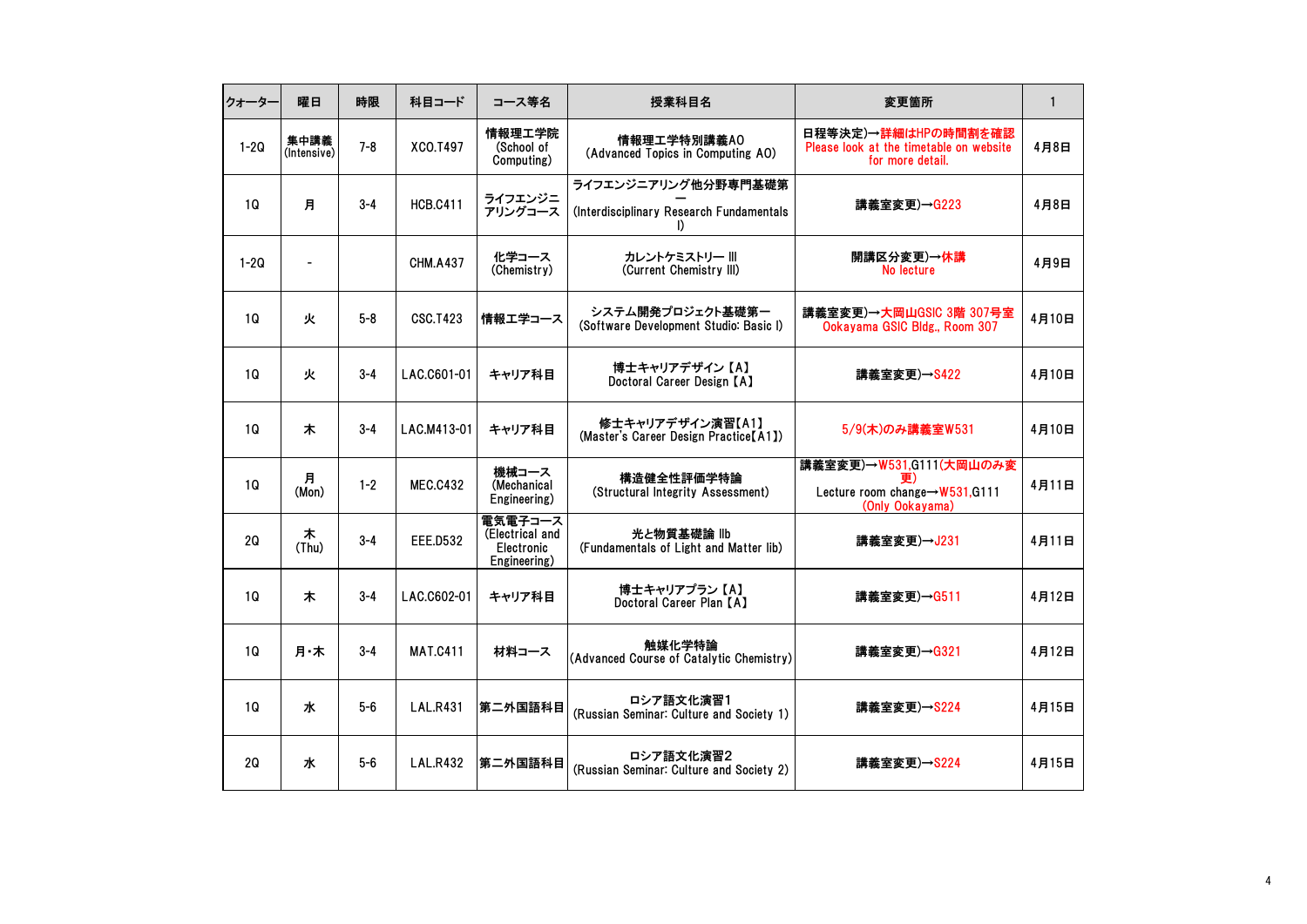| クォーター     | 曜日   | 時限      | 科目コード           | コース等名          | 授業科目名                                                                      | 変更箇所                                | $\mathbf{1}$ |
|-----------|------|---------|-----------------|----------------|----------------------------------------------------------------------------|-------------------------------------|--------------|
| 2Q        | 集中講義 |         | LAC.M531-02     | キャリア科目         | プレALP研修【B】<br>(Pre ALP Practice[B])                                        | 日程変更)→6/20から6/28 5-7限に変更<br>※他は変更なし | 4月15日        |
| 20        | 集中講義 |         | LAC.A621-02     | キャリア科目         | ALP研修基礎【B】<br>(ALP Introduction [B])                                       | 日程変更)→6/20から6/28 5-7限に変更<br>※他は変更なし | 4月15日        |
| 10        | ж    | $3 - 4$ | LAH.C401-01     | 文系教養科目         | リーダーシップ道場 【1】<br>(Leadership Workshop[1])                                  | 講義室変更)→W9-714                       | 4月16日        |
| 10        | 水    | $3 - 4$ | LAH.C401-02     | 文系教養科目         | リーダーシップ道場 【2】<br>(Leadership Workshop[2])                                  | 講義室変更)→W9-716                       | 4月16日        |
| 10        | ж    | $3 - 4$ | LAH.C401-03     | 文系教養科目         | リーダーシップ道場 【3】<br>(Leadership Workshop[3])                                  | 講義室変更)→W9-714                       | 4月16日        |
| <b>1Q</b> | ж    | $3 - 4$ | LAH.C401-04     | 文系教養科目         | リーダーシップ道場 【4】<br>(Leadership Workshop[4])                                  | 講義室変更)→W9-716                       | 4月16日        |
| 10        | ж    | $5-6$   | LAE.E471-01     | 英語科目           | 英語スピーチ演習第十三<br>(English Speech Seminar 13)                                 | 講義室変更)→H102                         | 4月18日        |
| 20        | ж    | $5-6$   | LAE.E472-01     | 英語科目           | 英語スピーチ演習第十四<br>(English Speech Seminar 14)                                 | 講義室変更)→H102                         | 4月18日        |
| 2Q        | 月・木  | $1 - 2$ | <b>MCS.T403</b> | 数理·計算科学<br>コース | 統計的学習理論<br>(Statistical Learning Theory)                                   | 講義室変更)→H135                         | 4月23日        |
| 10        | 金    | $5-6$   | CAP.1401        | 応用化学コース        | 応用化学概論第一B<br>(Scope of Chemical Science and<br>Engineering IB)             | 講義室変更)→G221                         | 4月23日        |
| <b>1Q</b> | ж    | $3 - 4$ | <b>LAH.S414</b> | 文系教養科目         | 文系エッセンス14:歴史学<br>(Essence of Humanities and Social<br>Sciences14: History) | 講義室変更)→B223                         | 4月23日        |
| 2Q        | 月・木  | $3 - 4$ | <b>MAT.C504</b> | 材料コース          | 機能デバイス特論<br>(Functional Devices)                                           | 講義室変更)→B223                         | 4月23日        |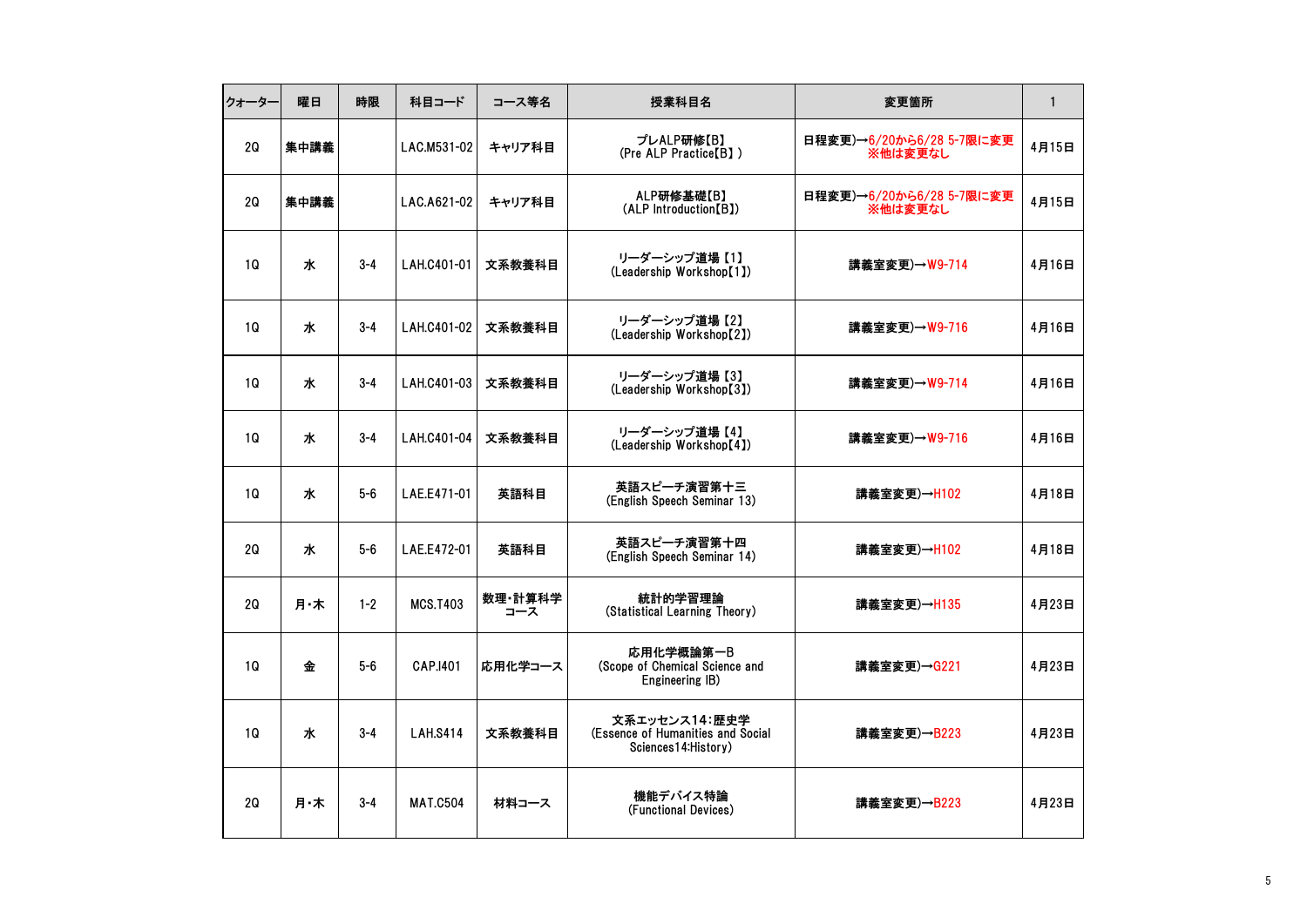| クォーター    | 曜日                  | 時限      | 科目コード                       | コース等名                                                            | 授業科目名                                                                                                     | 変更箇所                                                                               | $\mathbf{1}$ |
|----------|---------------------|---------|-----------------------------|------------------------------------------------------------------|-----------------------------------------------------------------------------------------------------------|------------------------------------------------------------------------------------|--------------|
| 1Q       | 水                   | $5-6$   | <b>LAH.S505</b>             | 文系教養科目                                                           | 文系エッセンス31:シナジー社会論<br>(Essence of Humanities and Social<br>Sciences31: The logic of Synergetic<br>Society) | 講義室変更)→S222                                                                        | 4月24日        |
| 2Q       | 月                   | $7 - 8$ | XCO.T484                    | 情報理工学院<br>共通                                                     | FinTechとデータサイエンス<br>(FinTech and Data Science)                                                            | 開講区分)→新規<br>講義室)→W832                                                              | 4月26日        |
| 20       | 木                   | $3 - 4$ | <b>MTH.C504</b>             | 数学コース<br>(Mathematics)                                           | 解析学特論H<br>(Advanced topics in Analysis H)                                                                 | 講義室変更)→H137<br>Lecture room change $\rightarrow$ H137                              | 5月16日        |
| 20       | 水                   | $3 - 4$ | <b>LAH.S508</b>             | 文系教養科目                                                           | 文系エッセンス39:意思決定論<br>(Essence of Humanities and Social<br>Sciences39: Decision Making)                      | 講義室変更)→W242<br>Lecture room change→W242                                            | 5月21日        |
| 2Q       | 集中講義                |         | <b>LAH.S509</b>             | 文系教養科目                                                           | 文系エッセンス44:デジタル・ヒューマニ<br>ティーズ<br>(Essence of Humanities and Social<br>Sciences44: Digital Humanities)      | 日程·講義室等決定)→<br>8/7 3-8限 W9-716<br>8/8 3-8限 W9-716<br>8/9 3-6限 W9-716               | 5月23日        |
| $1-2Q$   | 集中講義<br>(Intensive) | $7 - 8$ | XCO.T497                    | 情報理工学院<br>(School of<br>Computing)                               | 情報理工学特別講義AO<br>(Advanced Topics in Computing AO)                                                          | 講義室決定)→詳細はHPの時間割を確認<br>Please look at the timetable on website<br>for more detail. | 6月3日         |
| $1 - 20$ | 集中講義<br>(Intensive) |         | LAW.X416                    | 広域教養科目<br>(Breadth<br>courses)                                   | モダン ジャパン<br>(Modern Japan)                                                                                | 講義室等決定)→詳細はHPの時間割を確<br>Please look at the timetable on website<br>for more detail. | 6月4日         |
| 2Q       | 水                   | $5-6$   | <b>LAH.S502</b>             | 文系教養科目                                                           | 文系エッセンス24:社会思想史                                                                                           | 講義室変更)→B223<br>7/31のみ→G221                                                         | 6月6日         |
| 2Q       | 月(Mon)<br>木 $(Thu)$ | $7 - 8$ | <b>XEG.S506</b><br>XEG.S606 | エ学院<br>(共通専門科目)                                                  | フーリエ変換の最近の話題とその応用<br>(Special Topics on Fourier Transform and<br>Some of Its Applications)                | 講義室決定)→6/13-17-20-24-27-7/1-4<br>$\rightarrow$ S516<br>$7/8 \rightarrow$ S511      | 6月11日        |
| 20       | 木<br>(Thu)          | $7 - 8$ | <b>MEC.F532</b>             | 機械コース<br>(Mechanical<br>Engineering)                             | 希薄気体力学<br>(Rarefied Gas Dynamics)                                                                         | 講義室変更)→I124.G111<br>Lecture room change $\rightarrow$ 1124, G111                   | 6月12日        |
| 20       | 月(Mon)<br>木(Thu)    | $5-6$   | <b>ICT.C506</b>             | 情報通信コース<br>(Information<br>and<br>Communications<br>Engineering) | 情報通信ネットワーク特論<br>(Advanced Information and<br>Communication Network)                                       | 時限変更)→5 - 6限<br>Period change $\rightarrow$ 5 - 6                                  | 6月12日        |
| 2Q       | 水                   | $3 - 4$ | LAH.C401-07                 | 文系教養科目                                                           | リーダーシップ道場【7】<br>(Leadership Workshop[7])                                                                  | 講義室変更)→W9-714                                                                      | 6月17日        |